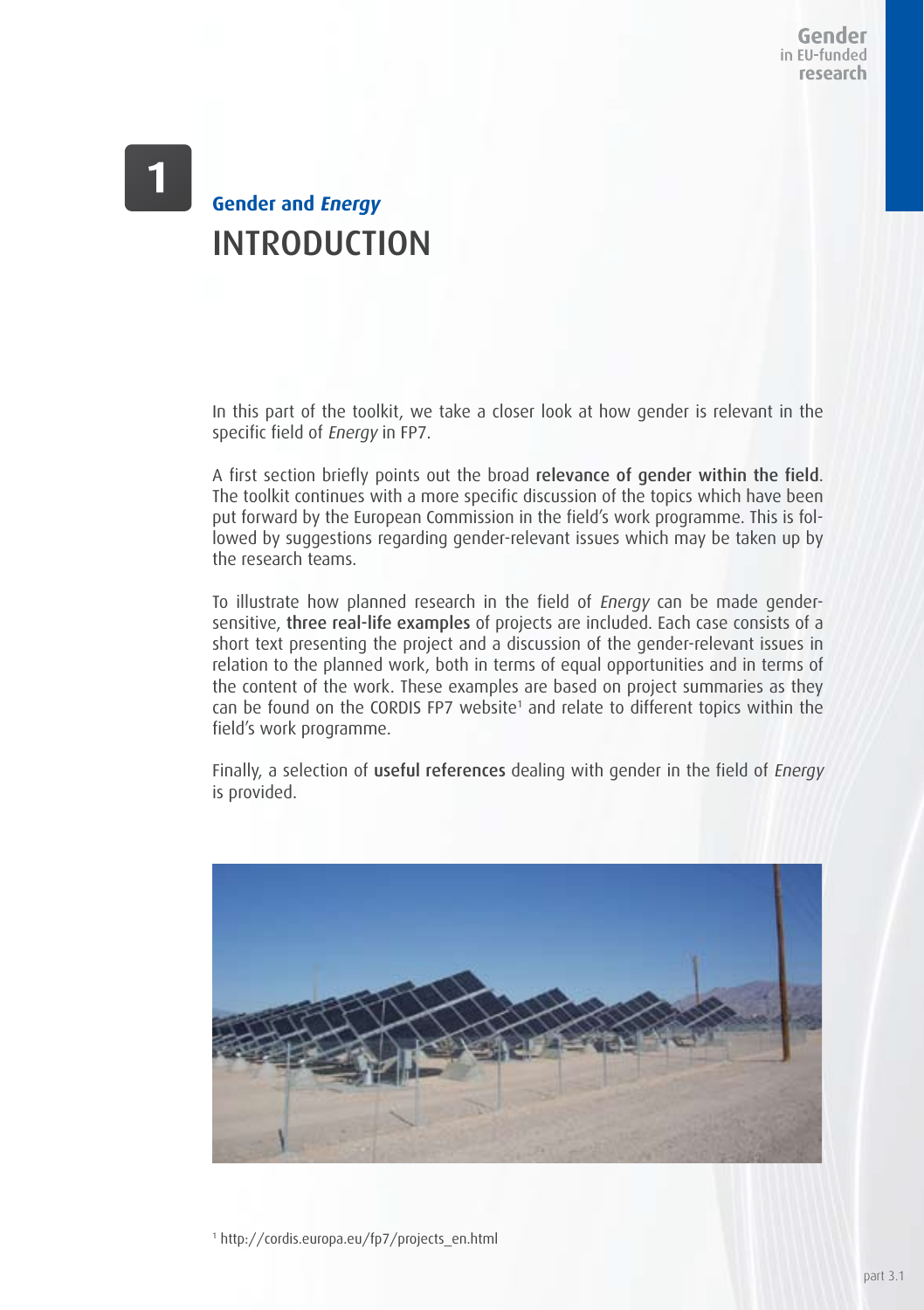# GENDER AND THE ENERGY RESEARCH FIELD **Gender and Energy**

### **FP7 Energy objective**

Adapting the current energy system into a more sustainable one, which is less dependent on imported fuels and is based on a diverse mix of energy sources, in particular renewables, energy carriers and non-polluting sources; enhancing energy efficiency, including by rationalising the use and storage of energy; addressing the pressing challenges of security of supply and climate change, whilst increasing the competitiveness of Europe's industries

### **How is gender relevant to this field?**

The more technology-orientated research is, the harder it is to discover gender impacts – and the greater the efforts that must be undertaken because of lacking data and research. Gender aspects are to be found or can be assumed in access to energy technologies, perception of (risk) technologies, energy needs and use and in particular in the very small share of women in energy technology-related areas, resulting in an exclusion of their perspectives in research and development.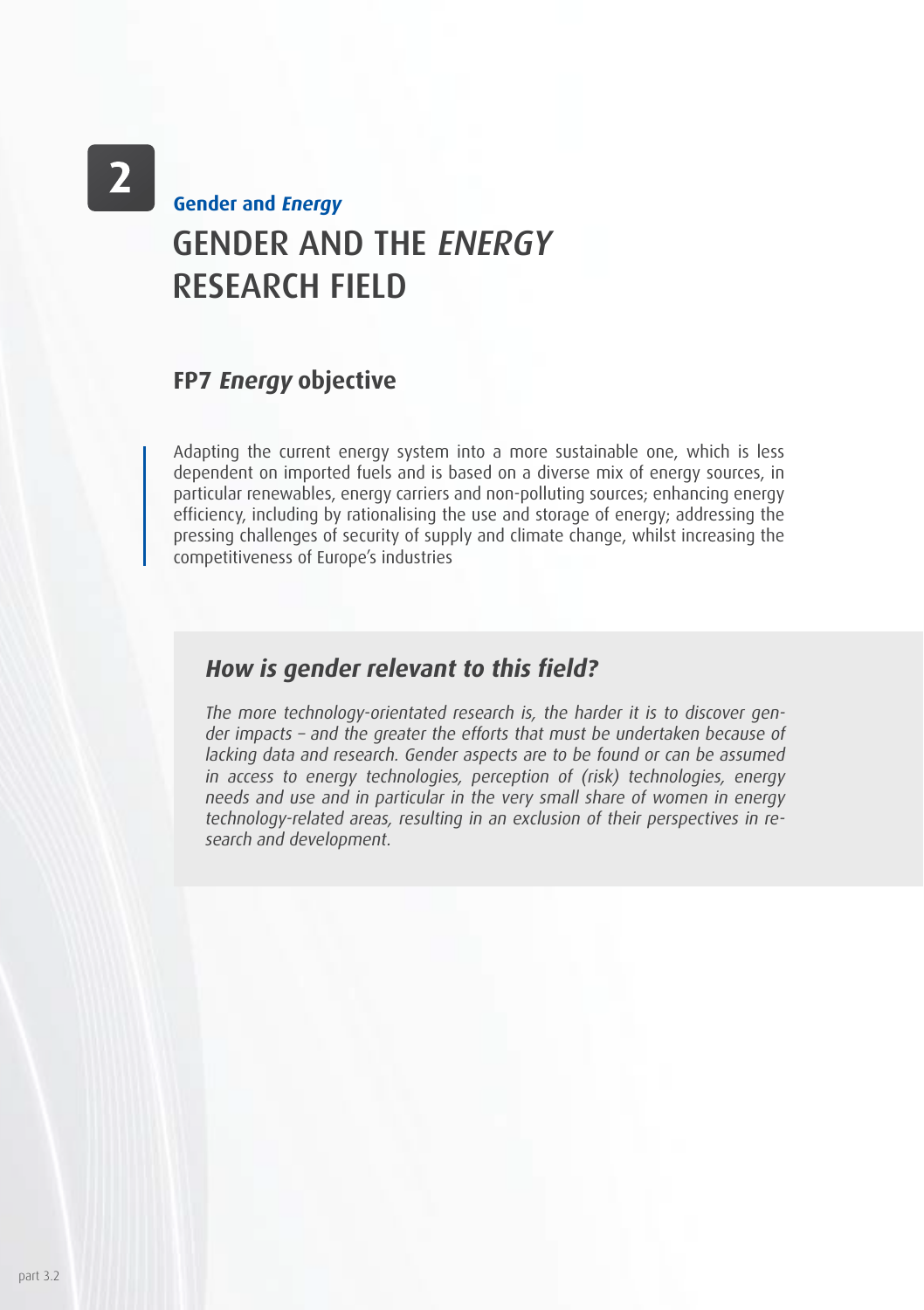Gender in EU-funded research

## **Energy work programme**

Emphasis will be given to the following activities:

- Hydrogen and fuel cells supporting EU fuel cell and hydrogen industries, for stationary, portable and transport applications.
- Renewable electricity generation technologies to increase overall conversion efficiency, cost efficiency and reliability, driving down the cost of electricity production from indigenous renewable energy resources.
- Renewable fuel production fuel production systems and conversion technologies for the sustainable production and supply chains of solid, liquid and gaseous fuels from biomass (including the biodegradable fraction of waste). Emphasis should be on new types of biofuels in particular for transport and electricity as well as on new production, storage and distribution routes for existing biofuels.
- Renewables for heating and cooling technologies for cheaper, more efficient active and passive heating and cooling from renewable energy sources. The aim is to achieve substantial cost reductions, increase efficiencies, further reduce environmental impacts and optimise the use of technologies in different regional conditions where sufficient economic and technical potential can be identified.
- CO2 capture and storage technologies for zero emission power generation – technologies reducing the environmental impact of fossil fuel use aiming at highly efficient and cost-effective power and/or steam generation plants with near zero emissions, based on CO2 capture and storage technologies, in particular underground storage.
- Clean coal technologies substantially improved power plant efficiency, higher reliability and lower costs through research, development and demonstration of cleaner coal and other solid fuel conversion technologies, also producing secondary energy carriers (including hydrogen) and liquid or gaseous fuels.
- Smart energy networks increasing the efficiency, safety, reliability and quality of Europe's electricity and gas systems and networks in the context of a more integrated European energy market.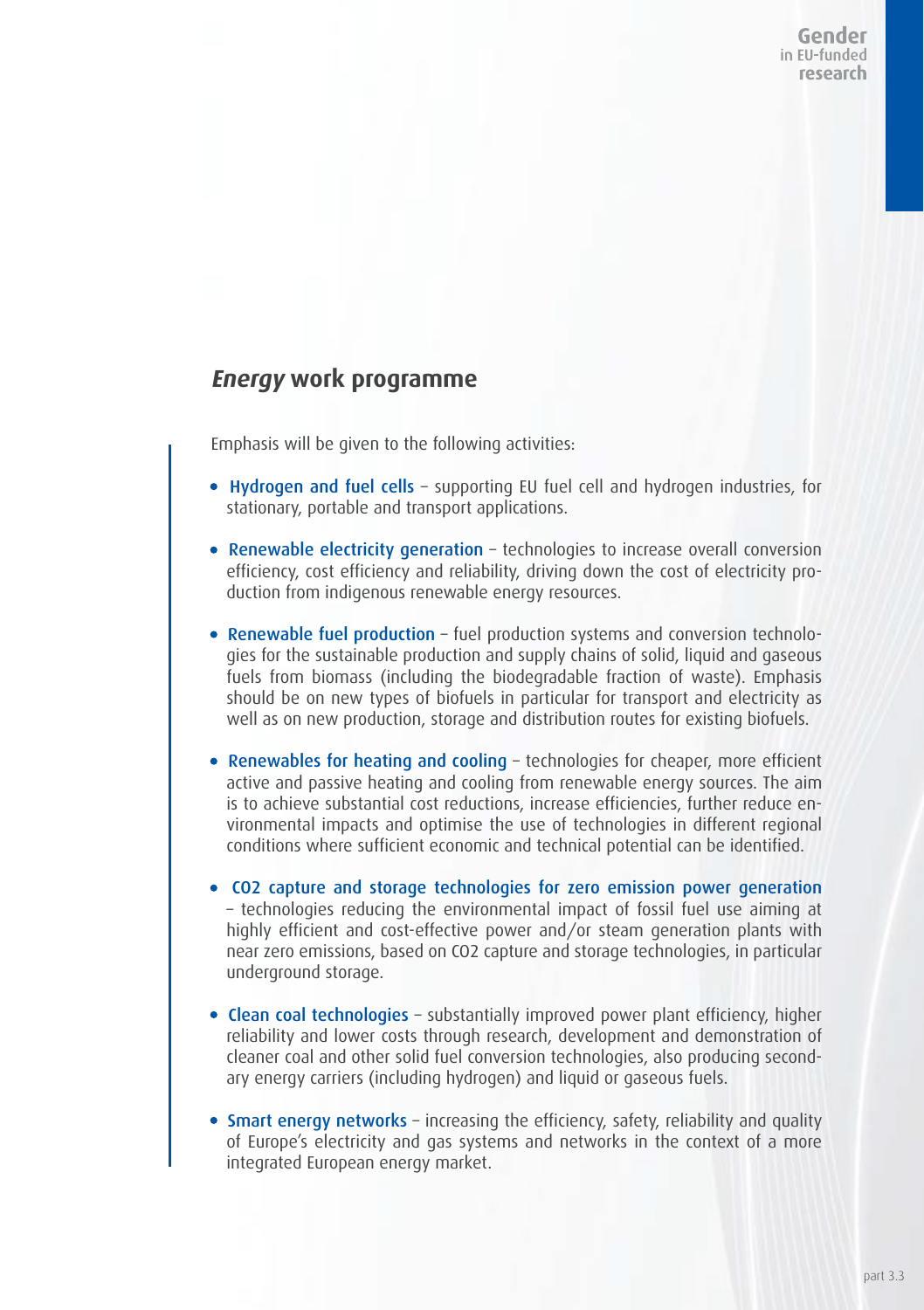- Energy efficiency and savings optimisation, validation and demonstration of new concepts, optimisation of proved and new concepts and technologies for buildings, transport, services and industry. Large-scale actions may be supported by innovative R&D addressing specific components or technologies. A key aim is the optimisation of the local community energy system, balancing a significant reduction in energy demand with the most affordable and sustainable supply solution, including the use of new fuels in dedicated fleets.
- Knowledge for energy policy-making tools, methods and models to assess the economic and social issues related to energy technologies and to provide quantifiable targets and scenarios for medium and long-term horizons. Of particular importance is the impact of technological progress on Community policies. Activities will include scientific support for policy development.
- Horizontal programme actions reinforcing the network of National Contact Points (NCPs).

### **How is gender relevant to these activities?**

- Access to and control over energy technologies by women and men are very dissimilar. This is due to different income levels of women and men, to gender stereotypes and society's attribution of assignments in the field of energy technologies and energy use, and to the low share of women in energy-related fields of work, in particular in technological professions.
- Energy needs are linked to gendered roles, responsibilities and identities as well. The question whether a new energy technology meets the needs and the interests only of those parts of societies who have power to define problems, design solutions and take decisions can be best solved by analytical approaches involving all stakeholders, including women and gender experts. Efficiency and effectiveness of energy technology and energy policy could be increased by reflecting on gender implications and taking participatory approaches.
- Women's and men's views about the researched technology options and features might differ. For example this is relevant to research in Carbon Capture and Storage (CCS) and clean coal. Whether or not to develop technologies which might entail risks and shift problems to future generations is one of the fields where gender-disaggregated data are available. They clearly point to a stronger rejection of these technologies by those people, mostly women, who are or feel responsible for childcare, and who have a high level of health awareness.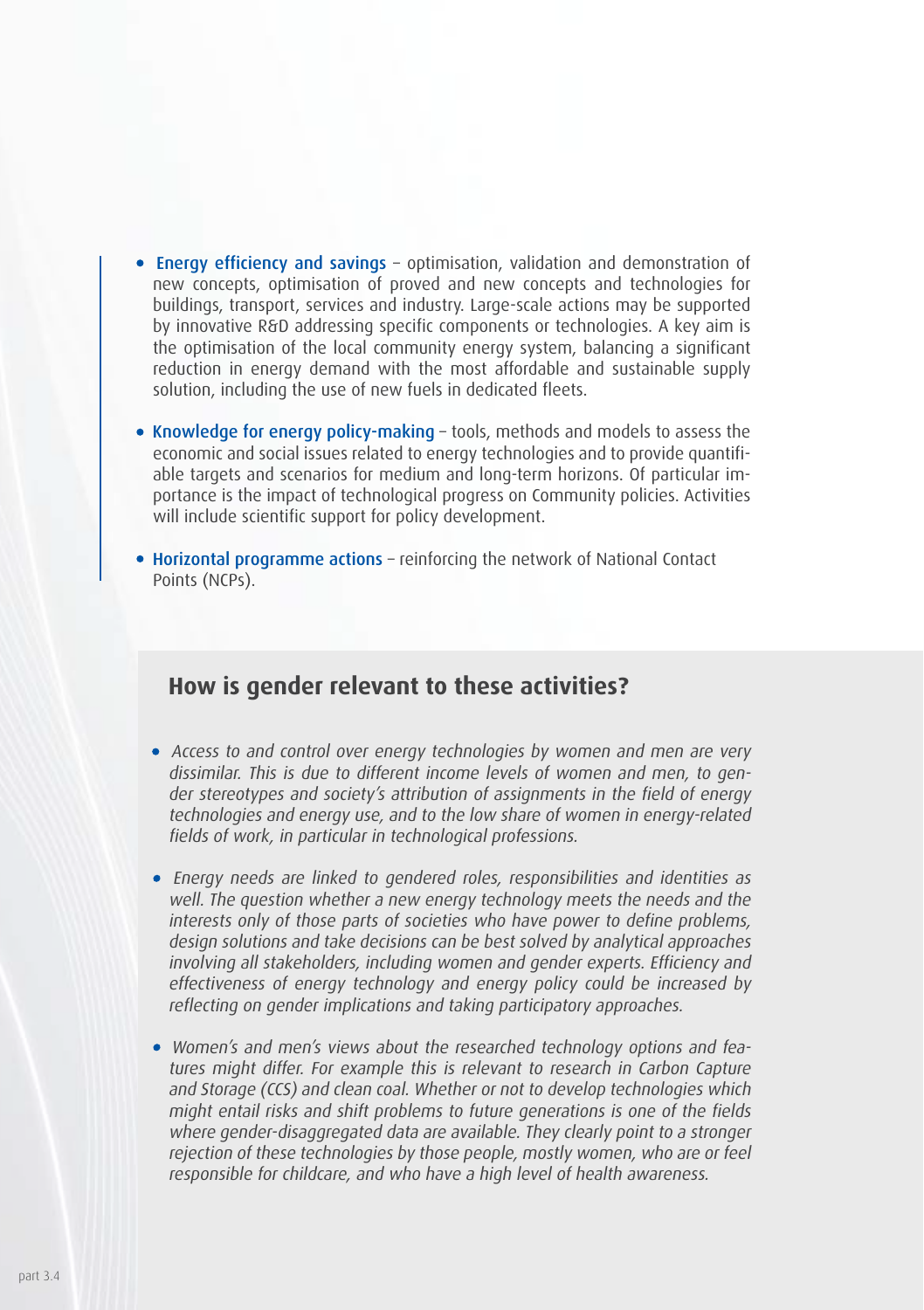- Increase of biofuel production and use might affect the provisioning of food, in particular in the developing world. Because women are responsible for securing the food for their families in most regions of the world, increased biofuel production may have long-term impacts on gender relations. Plantations of energy crops, in particular for export use, may compete with cultivation of food crops for local use.
- Sustainable energy technologies must reflect gender issues in the whole process, from extraction of energy resources to waste disposal, in order to detect possible implications which might occur at each of the stages. For example a study from Eastern Europe clearly shows the gender impacts of oil extraction, which range from increased poverty and dependency on men's incomes up to sexual harassment. Mining of uranium is followed by environmental degradation and pollution, which have different impacts on women's and men's livelihoods and health.
- Integrating sustainable energy consumption into energy scenarios and forecasts is a prerequisite in order to address gender issues in future energy policy. Identifying gendered energy needs as well as gendered perspectives towards sustainable production and consumption patterns might help to define the factors determining future energy need.
- Energy efficiency and saving measures are closely linked to economic situations: the lower the income, the less the ability to afford energy-efficient appliances, build energy-saving houses or purchase electricity and heat produced from renewable sources. Income gaps, a high share of single parent households, higher life expectancy and low pensions are the reasons for the high share of women in low-income or poor households.
- A cross-cutting problem throughout all the issues addressed in the energy research field, is the very small share of women – in research and development itself, in policy-making and implementation, as well as in the energy industry and business. This is true for conventional energy production as well as for renewables. As a consequence of this low share, women's perspectives, perceptions and expectations related to energy technologies and energy policy are completely disregarded in research, planning, and decision-making. The perspectives of the (mostly male) energy experts are seen as gender-neutral and as the "standard", whereas women's perspectives are marginalised and externalised. To work towards gender equality and gender balance in research is important, as well as to discover the underlying structures and patterns, in particular androcentrism.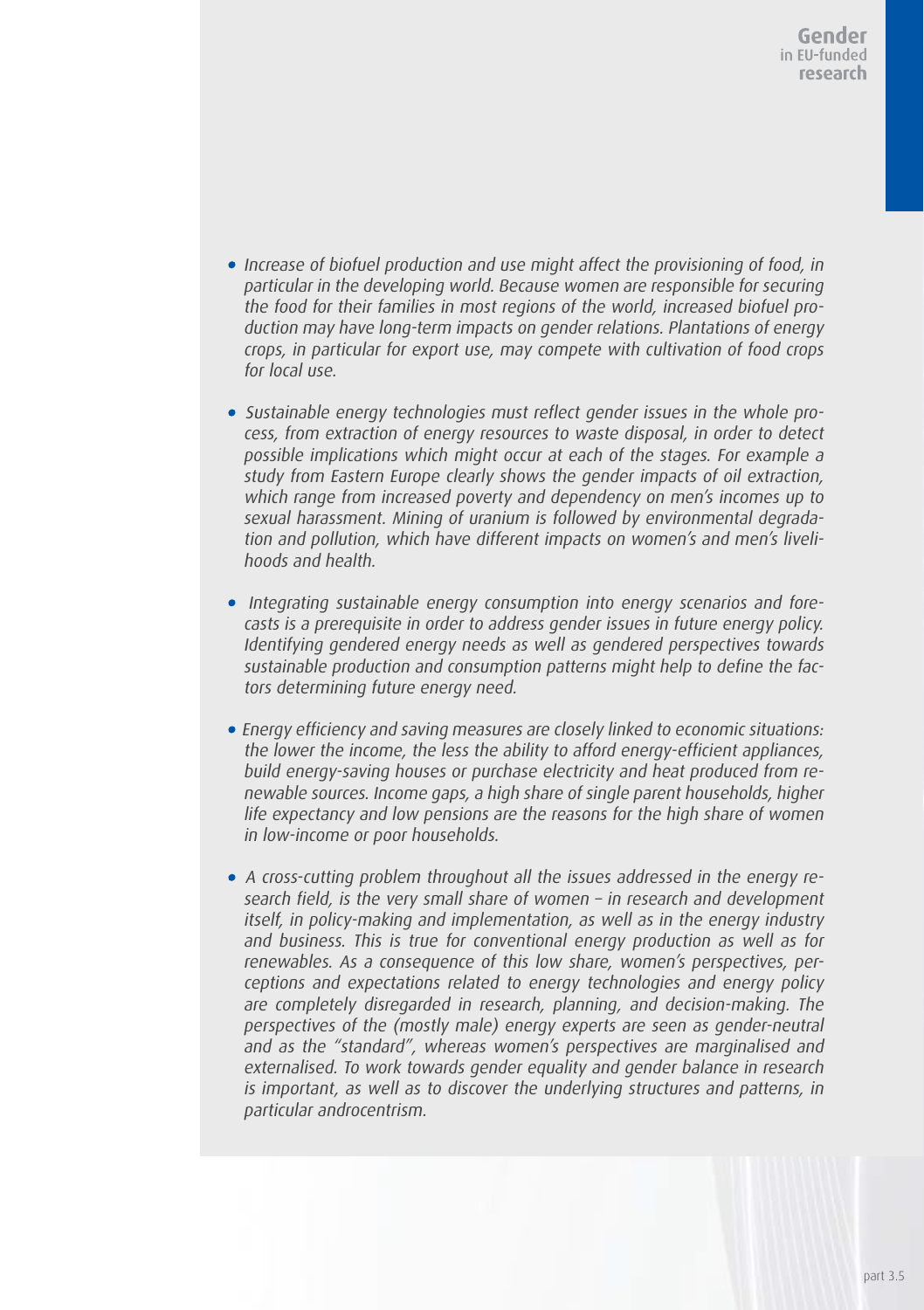# THRFF **FXAMPLES Gender and Energy**

## Case 1 Opportunities and needs in biofuels

### Project outline

The overall objective of the project proposal is to identify technical opportunities and research needs for Latin America and to create and support specific RTD cooperation activities between Latin America (LA) and the European Union in order to maximize synergies in the biofuel sector.

The team will be an international consortium, covering the expertise needed, including seven male and two female researchers.

Specific objectives are:

- to provide a broad overview of the existing biofuel sector in all Latin American countries;
- to identify priorities, needs and opportunities in the field of RTD for sustainable biofuel production and biomass conversion technologies in Latin America;
- to inform European and Latin American actors in the biofuel sector of opportunities for collaboration and partnerships;
- to harmonise the agenda between Latin America and the EU on sustain able biofuel production;
- to facilitate and advance mutual knowledge and technology transfer between biofuel stakeholders in LA and the EU;
- to make recommendations on RTD and policies for the production and use of biomass conversion technologies.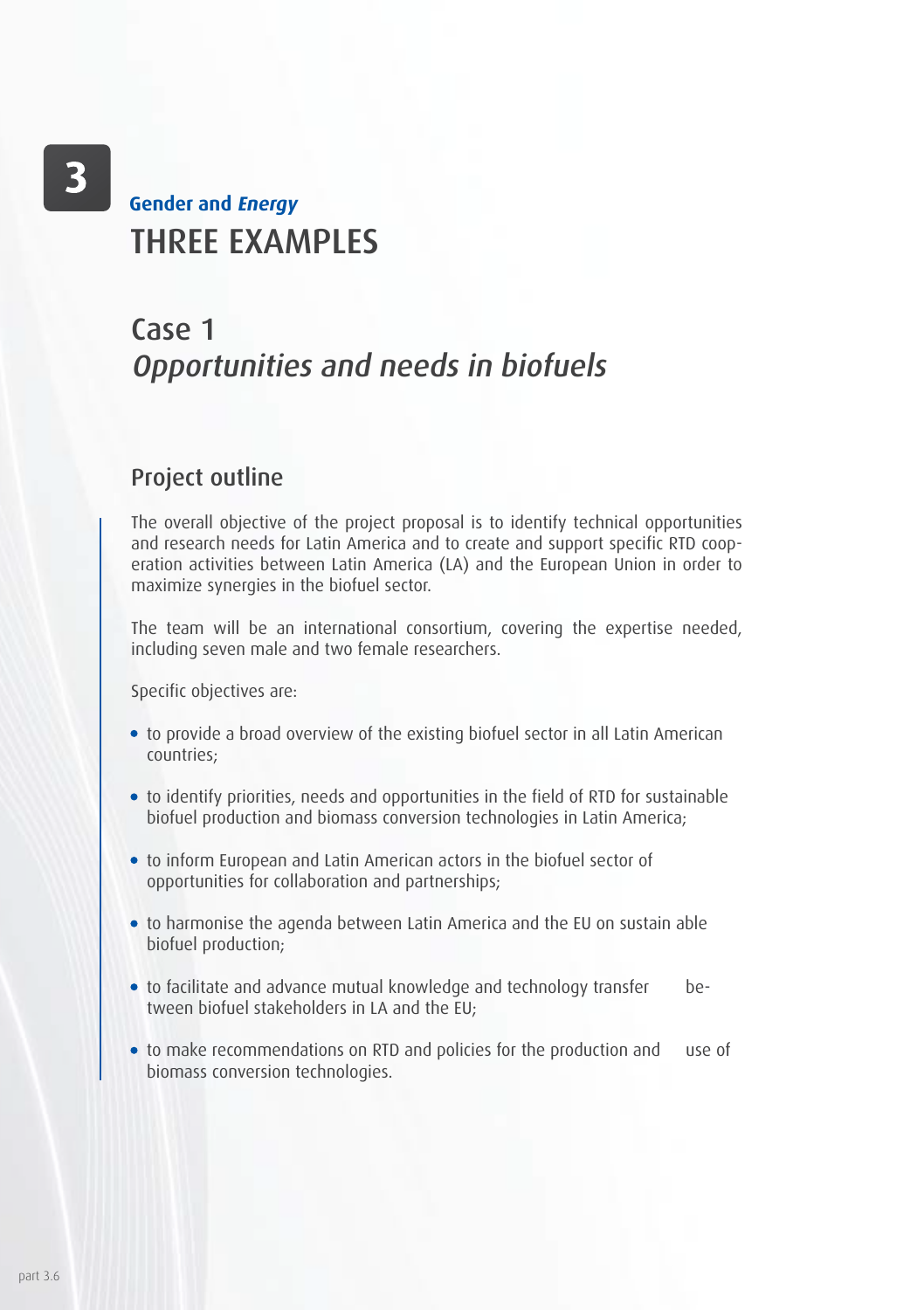

This leads to the following work packages:

## Identification of relevant gender issues

### Equal opportunities for women and men in research

The debate and research on biofuels have neglected the competition between agrofuels and food production for a long time. However, there is a close link to agriculture and food security, two fields where female representation is higher than in most fields of energy policy. This might help the project to avoid the shortcomings of the early times of biofuel policy and research. Special attention should be paid to the gender balance in both regions: Europe and Latin America.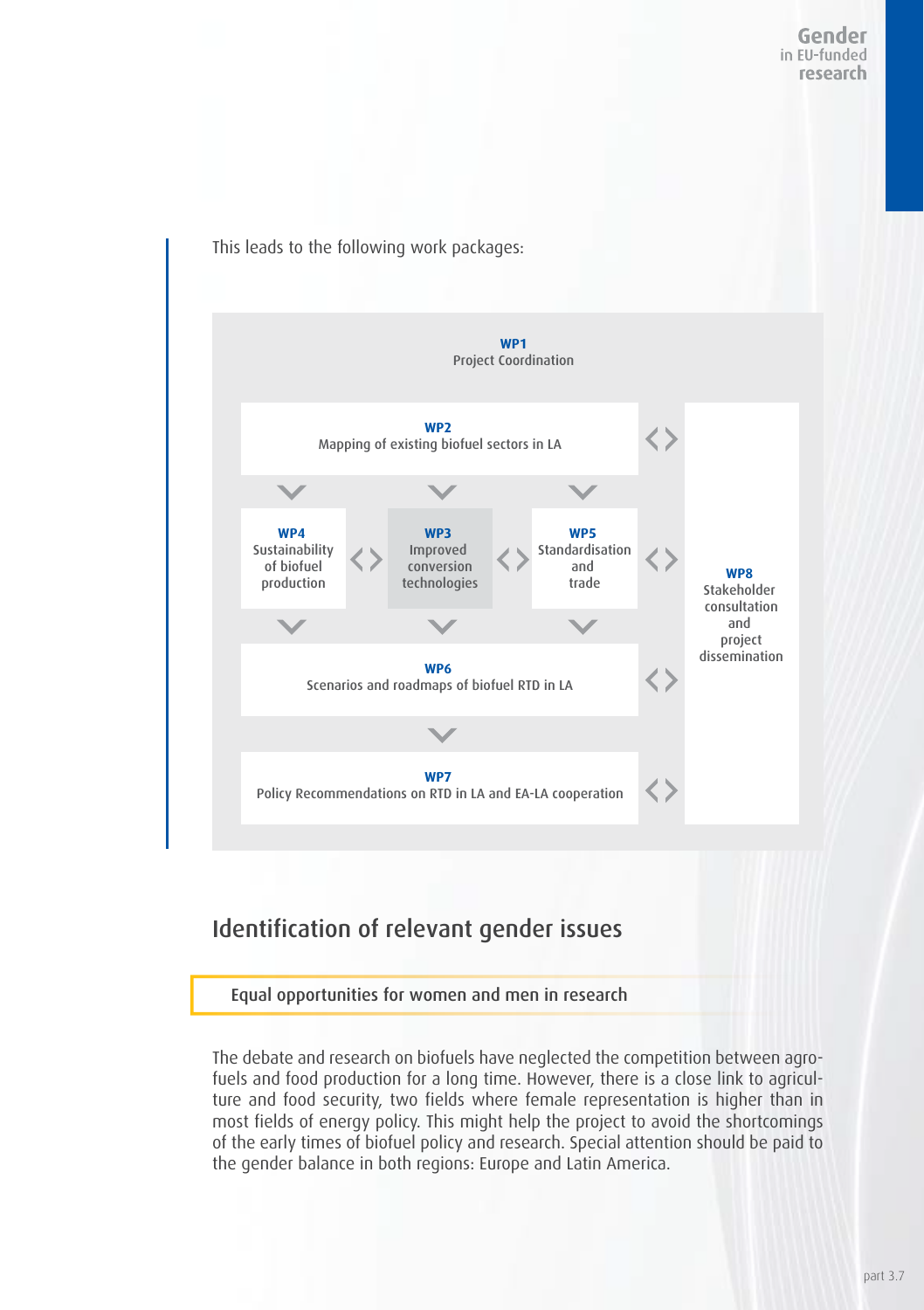#### Gender in research content

Biofuel production is a highly gender-relevant field. Worldwide, the majority of agricultural food for subsistence purposes is produced by women.2 Use of forests and their products is essential for the survival of local communities, including women. In many countries women's access to land is limited.3 Patrilinear inheritance customs regulate land ownership and property rights and thereby influence control over land and food sovereignty. At the same time, women make up half of the agricultural labour force worldwide, and significantly more in the developing world.

Biofuel production may affect food production, increase monoculture plantations and environmental degradation and thus have an impact on the livelihoods of local people. Because of gendered roles, it is mostly women who are responsible for the nutrition of their families and for food production for local markets, while men tend to carry out more of the crop production. Therefore, women and men might be differently affected by biofuel production: women might be disadvantaged due to reduced access to resources, while men might tend to benefit from new jobs.

When looking at the sustainability of the biofuel production sector, gendered impacts should be examined regarding the source of the fuel, the need to improve women's situation and to contribute to gender equality, and the participation of women at all levels of planning and decision-making.

Biofuel research and production is a highly male-dominated sector (as is the project team), though traditional use of biomass for energy purposes is often women's business. Therefore the project would benefit from integrating a gender expertise. Important questions to be raised are, for example, whose needs are taken into account, and whose experiences and concerns are considered – regarding both the production and consumption of biofuels as well as participation in the related labour markets.

When identifying the RTD needs and opportunities, gender issues should be integrated into each of the sections, in particular in standardisation and trade and in sustainability of the technologies. Both will be more effective if gender issues are taken into account. Gender equality is one of the essentials for sustainability, if the social dimension is to be taken seriously. Therefore, in the project, more importance should be attached to gender and social aspects in general.

The outreach of the project and the dissemination of results in both regions should be done in a gender-sensitive way, aiming to involve more women, in order to work towards a gender balance in the biofuel sector.

<sup>2</sup> Rojas, M.H. (2004), Women make the difference. Agriculture, IUCN Factsheet, http://generoyambiente.org/admin/admin\_biblioteca/documentos/Agriculture.pdf

<sup>3</sup> World Bank, Food and Agriculture Organization of the United Nations, International Fund for Agricultural Development (2008) Gender in Agriculture Sourcebook, http://www.ifad.org/gender/pub/sourcebook/gal.pdf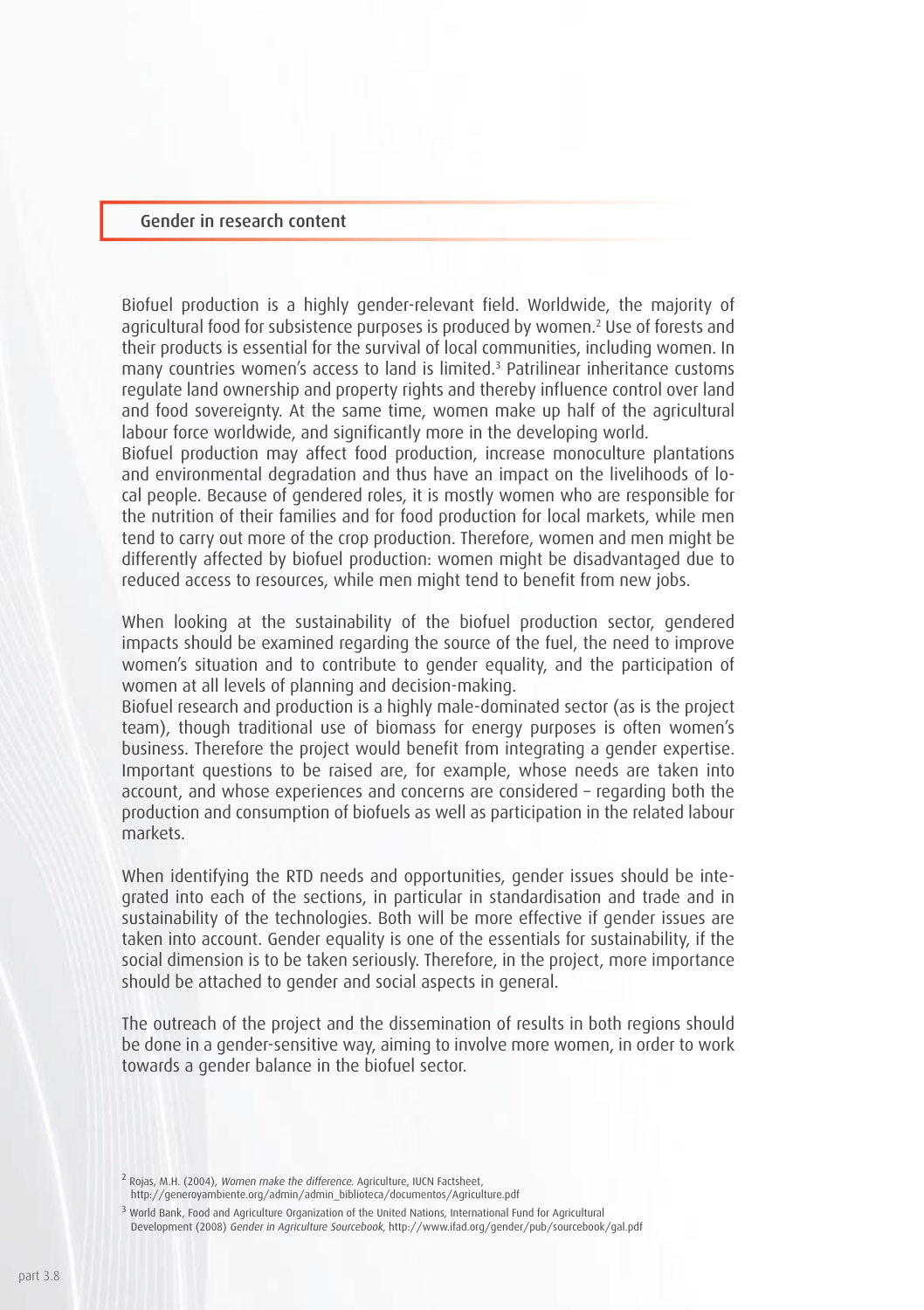## Case 2 Scenarios for the evolution of energy technologies

### Project outline

The goal of the project is to devise robust scenarios for the evolution of energy technologies over the next 50 years. This will be achieved by means of a package of quantitative and analytical tools that are designed to produce the best possible forecasts based on different scenarios of future environmental and energy policies. Focused technological assessments will provide the necessary guidance for technology availability and competitiveness.

Given the long-term nature of the analysis, not to mention the many uncertainties surrounding the natural, technological and socio-economic determinants, the scenario development will be accompanied by probabilistic and stochastic modelling analysis to quantify the most determinant sensitivities. For this purpose, a range of state-of-the-art energy-economy-climate models will be brought together.

The model portfolio spans varieties of regional coverage, technological detail and economic interrelations. Dedicated integrated assessments will explore the technological options that are most likely to play a role over the time horizon under investigation, and the critical issues that are needed for their competitive deployment. The project will research the future of energy systems by examining environmental and energy policies at the European and global levels.

This project will also analyse the linkage between European and world perspectives on the future of energy technology, in particular in terms of issues such as economic competitiveness and the capacity to export clean technology.

Finally, the project will aim to broadly disseminate information and data on possible EU energy technology futures, by setting up a website that will present the different scenarios. A large number of stakeholders from science, industry, government etc. will be provided with peer-reviewed publications and a final general-audience conference will be organised.

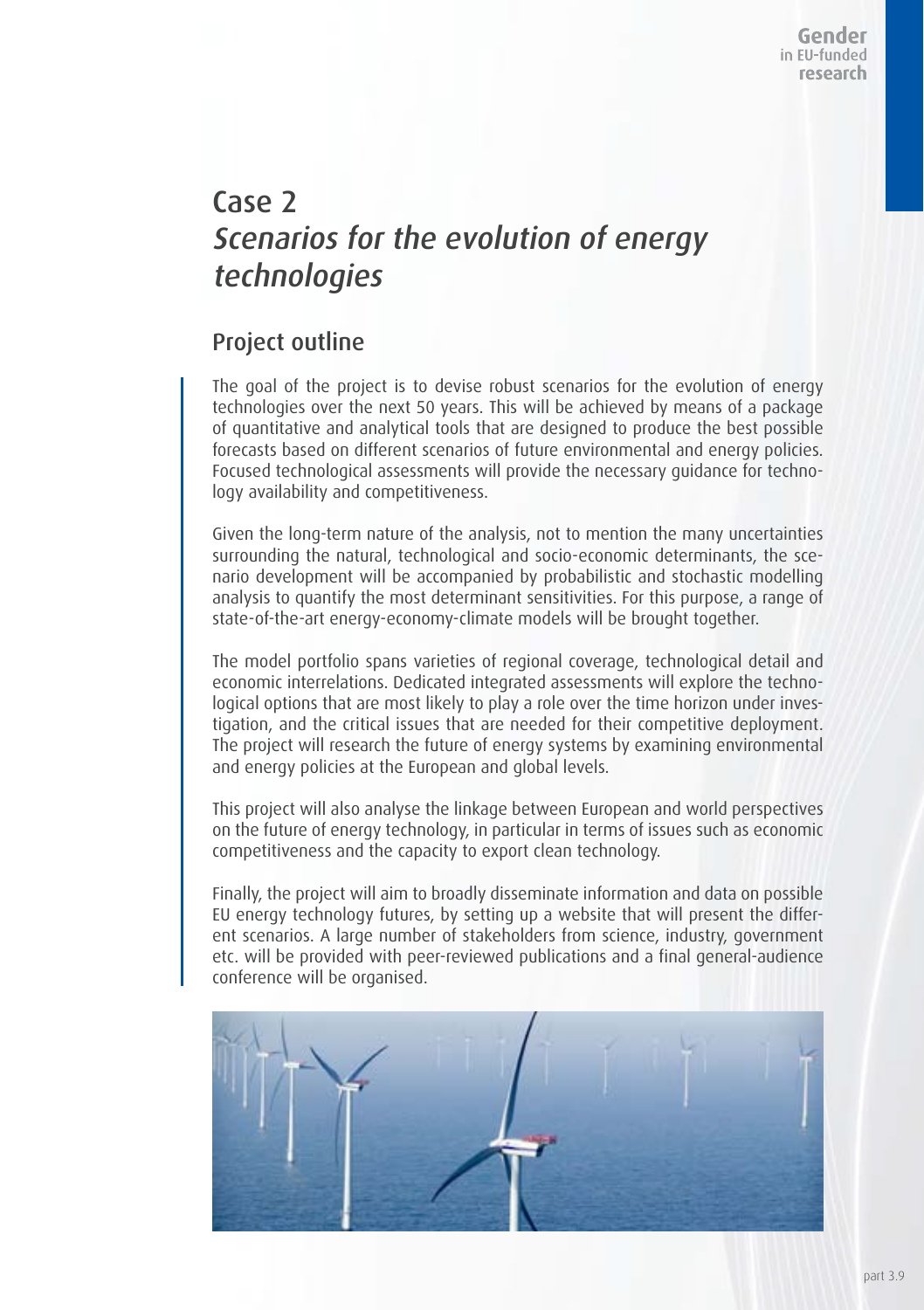### Identification of relevant gender issues

### Equal opportunities for women and men in research

Energy is a highly male-dominated field of research and policy, in particular as regards energy technologies. Special efforts are therefore required to include female researchers in such projects. Female and male researchers might have different approaches towards the modelling of scenarios, and different assumptions and parameters for sustainable energy technologies addressing future energy needs. Thus, the participation of women is essential in producing a more comprehensive project design.

#### Gender in research content

At first glance, it seems that scenarios are gender-neutral. But when one takes a closer look at them, it becomes obvious that in the field of energy technology, scenarios are highly gender-relevant. The prospects of various energy technologies are closely linked to (gendered) risk perception and (gendered) trust in technological solutions to global challenges. Women are in general much less likely to accept technological solutions than men. In particular women strongly reject high-risk technologies such as nuclear energy4 or carbon capture and storage, owing to their higher regard for the precautionary principle, health, the safety of future generations etc.

Additionally, large-scale technologies often do not meet women's energy requirements, in particular in the developing world. Taking these aspects into account might help the project to design more comprehensive and therefore robust scenarios for future energy technologies.

Socio-economic parameters are probably the ones that are most uncertain, even though they have huge impacts on future energy requirements and, consequently, energy technologies. For example if, in the future, a better gender balance in decision-making is achieved, technological choices and policies might dramatically change, to the disadvantage of high-risk technologies. Anyway, it is essential to examine how structural changes will impact on future energy requirements in order to find adequate models.

Apparently, the project is focused on the supply side of energy technologies. However, in technology development (and technology transfer), the demand side plays a crucial role. For example taking technologies for demand side efficiency into account would help the project to become more gender-sensitive by covering the questions of needs, acceptance, and additional work burdens. Moreover, it would also lead to a more comprehensive approach in terms of sustainable development.

Because, currently, there is little gender research or appropriate gender-disaggregated data available, it is suggested that the project should install a gender board, which should train the partners and assess methodologies and results.

4 Röhr, U. (2006), Women Against Nuclear Power Data, Facts and Arguments. In: Röhr, Ulrike/genanet (ed.), Women active against nuclear energy – from rage to visions. 20 years Chernobyl. Frankfurt http://www.genanet.de/fileadmin/downloads/themen/Themen\_en/Chernobyl\_en.pdf;

Finucane, M.L. and Slovic, P. (2000) Gender, race, and perceived risk: the white male effect. In: Healthy Risk and Society, Vol.2 No 2/2000:159-172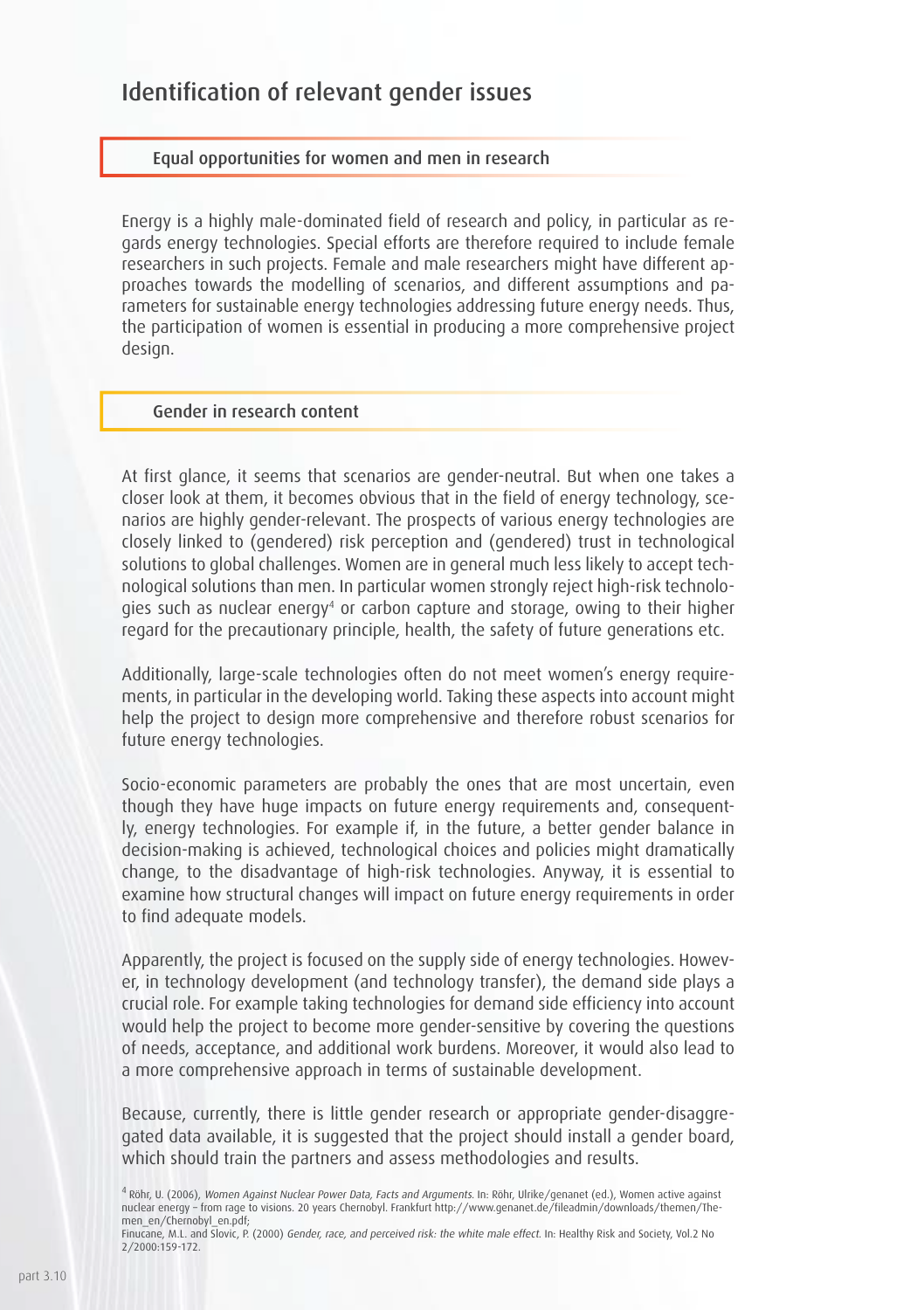## Case 3 A common method for gathering biomass information

### Project outline

The main objective of the project is to develop a common methodology for gathering information on biomass potential using terrestrial and earth observations. Several types of satellite are currently being extensively used for assessing land cover and corresponding biomass potential.

This objective will be achieved by implementing a systematic assessment workplan and will result in the establishment of a harmonised approach and an e-training tool for dissemination. The e-training environment will be an important instrument for achieving European harmonisation, which is greatly needed, while a stakeholder platform will facilitate access to reliable common datasets on biomass potential. It will enable the more efficient use of the available European biomass feedstock and the better monitoring of sustainability as well as competitiveness aspects.

The project thus intends to provide services and products that are combined, customised, and supplemented by various information elements to create deliverables designed to meet specific policy-makers' needs and user requirements. Based on the identified user requirements and the methods available for combining earth observation and terrestrial inventory data, a concept for a harmonised approach for biomass assessment will be developed.

The project will:

- Develop a common methodology for gathering information on biomass potential using terrestrial and earth observation;
- Disseminate information, best practices and methodology on the use of earth observation in the assessment of biomass potential;
- Use e-technologies to disseminate information and best practices on the use and applicability of the harmonised methodology developed.

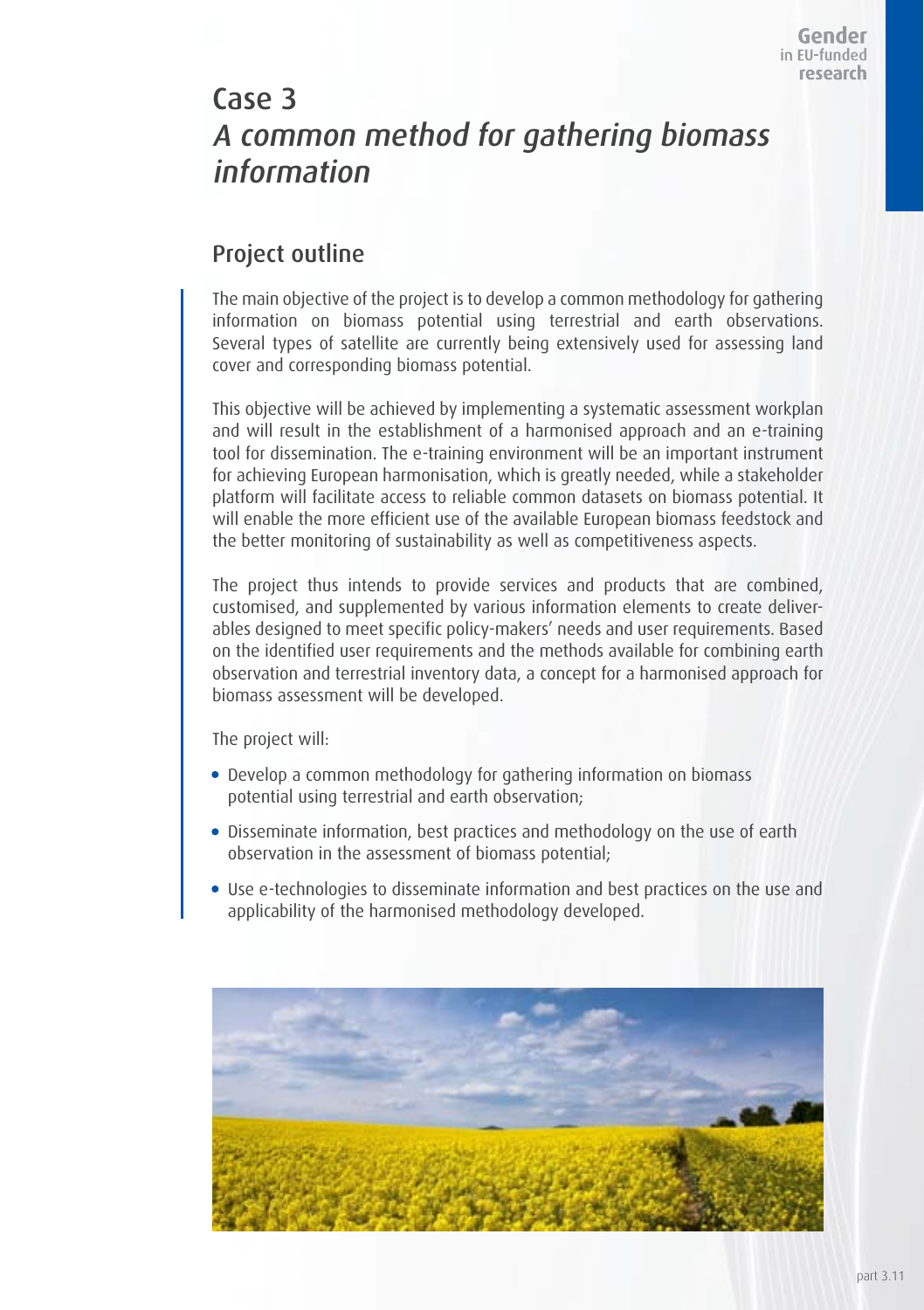### Identification of relevant gender issues

### Equal opportunities for women and men in research

As in the other areas, a gender-balanced team would be of importance not only in terms of gender equality and work-life balance for males and females, but also for the outcomes of the project. It might be helpful to involve networks like the Earth Science Women's Network<sup>s</sup> in order to identify female researchers in this field.

#### Gender in research content

Terrestrial and earth observation systems generally face the problem of providing a knowledge base in which all social dimensions are excluded, which is "faceless and placeless" 6 , and abstracted from people, their living conditions and experiences "on the ground". Data collected via satellites are seen as neutral, and not based on the subjectivity of the researchers and the (power) structures they are part of.7 This is of particular concern in a project examining the potential of biomass, which depends on the people living in the areas in which it grows.

Integrating a gender perspective would mean addressing the problem of interpreting data and transforming them into knowledge, in all its stages. How is the biomass potential deduced from the observed data? Are gender differences in knowledge and land use considered? How are women and men involved in the development of conclusions and datasets?

Particular attention should be paid to the "rebound" of data collected by earth observation systems and traditional information systems and knowledge bases. They need to be linked to "bottom-up" data about land use (agriculture, forestry, gathering etc.) and ownership structures. Both – land use and the ownership – are extremely gender-biased. Women might collect food and medical plants in areas which, looked at from above, might appear to be unused. Their lack of access to land ownership in many regions of the world will impact on their say in the issues at hand.

The gender aspects should be taken into account in setting up the stakeholder platform too – there should be stakeholders involved representing women and gender concerns.

<sup>5</sup> http://www.sage.wisc.edu/eswn

<sup>&</sup>lt;sup>6</sup> W. Sachs, cited in: Schultz, I., Hummel, D., Hayn, D. and Empacher, C. (2001), Gender in Research - Gender Impact Assessment of the specific programmes of the Fifth Framework Programme - Energy, Environment and Sustainable Development - Environment and Sustainable Development sub-programmes, Brussels, European Commission

 $^7$  Litfin, K.T. (1997), The Gendered Eye in the Sky: A Feminist Perspective on Earth Observation Satellites. In: Frontiers. A Journal of Women Studies, Volume XVII. No 2: 26-47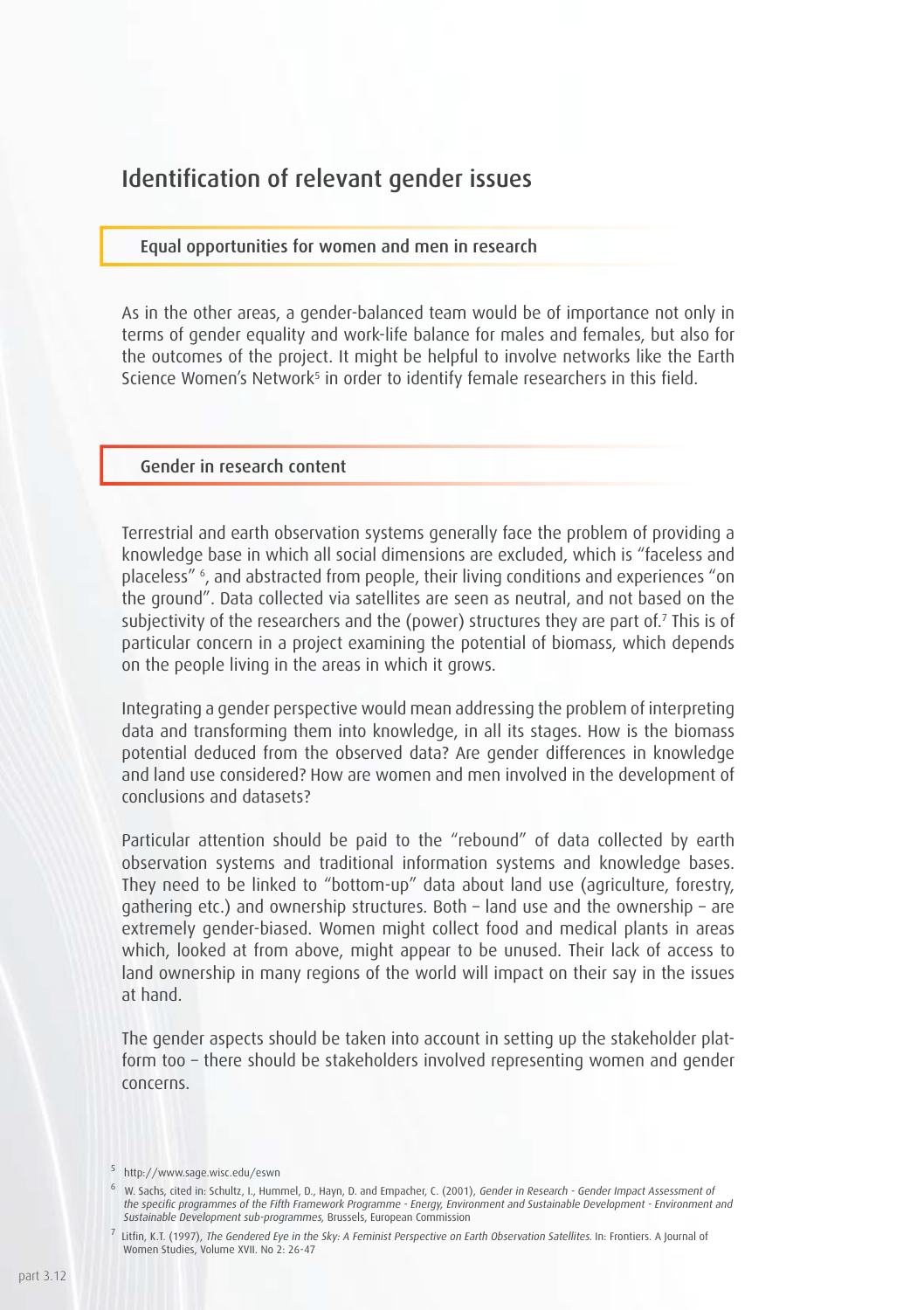# USEFUL READING **Gender and Energy**

Caprile, M., Sánchez, B., Vallès, N., Gómez, A., Potrony, J., Sixto, E., Herrera, D., Oleaga, M., Amate, M. and Isasa, I. (2008), Synthesis Report: Aeronautics and Space - Nanotechnologies and nanosciences - Sustainable Energy Systems - Euratom - Sustainable Surface Transport, European Commission, Brussels, http://ec.europa.eu/research/science-society/document\_library/pdf\_06/ synthesis-report-aeronautics-and-space-nanotech-and-nanoscience-sustainable-energy-transporteuratom\_en.pdf (20/04/2009).

Carlsson-Kanyama, A. and Räty, R. (2008), Kvinnor, män och energi: makt, production och använding, FOI, Stockholm, http://www2.foi.se/rapp/foir2513.pdf (20/04/2009).

Cecelski, E. (2004), Re-thinking gender and energy: Old and new directions. ENERGIA/EASE Discussion Paper, http://www.energia.org/pubs/papers/cecelski2004\_rethinking-ge.pdf, (20/04/2009).

CEE Bankwatch Network/Gender Action (ed) (2006), Boom time blues. Big oils gender impacts in Azerbaijan, Georgia and Sakhalin. Prague/Washington, http://www.genderaction.org/images/ boomtimeblues.pdf (21/04/2009).

Clancy, J. , Cornland, D. and Gregory, J. (2001 ), Gender in Research - Gender Impact assessment of the specific programmes of the Fifth framework Programme- Energy, Environment and Sustainable Development - Energy sub-programme, European Commission, Brussels.

Clancy, J., Opparoacha, S. and Röhr, U. (2004), Gender Equity and Renewable Energies. Thematic Background Paper, Bonn, http://www.renewables2004.de/pdf/tbp/TBP12-gender.pdf (20/04/2009).

Johnsson-Latham, G. and Sundström, H. (2007), A study on gender equality as a prerequisite for sustainable development, Stockholm Environment Advisory Council, http://www.genderandenvironment.org/admin/admin\_biblioteca/documentos/rapport\_engelska.pdf (26/03/2009).

Röhr, U. and Ruggieri, D. (2008), Erneuerbare Energien - ein Arbeitsmarkt für Frauen!, Berlin: LIFE, http://www.life-online.de/download/publication/erneuerbare\_broschuere\_web.pdf (26/03/2009).

Röhr, U. (2001), Gender and Energy in the North. Background Paper for the Expert Workshop "Gender Perspectives for Earth Summit 2002: Energy, Transport, Information for Decision-Making", Berlin, http://www.earthsummit2002.org/workshop/Gender%20&%20Energy%20N%20UR.pdf (20/04/2009).

Röhr, U. / genanet (ed) (2006), Women active against nuclear energy – from rage to visions. Frankfurt, http://www.genanet.de/fileadmin/downloads/themen/Themen\_en/Chernobyl\_ en.pdf (28/04/2009)

Rossi, A., Lambrou, Y. (2008), Gender and Equity Issues in Liquid Biofuels Production. Minimizing the Risks to Maximize the Opportunities,. Food and Agriculture Organization of the United Nations (FAO), Rome, ftp://ftp.fao.org/docrep/fao/010/ai503e/ai503e00.pdf (20/04/2009).